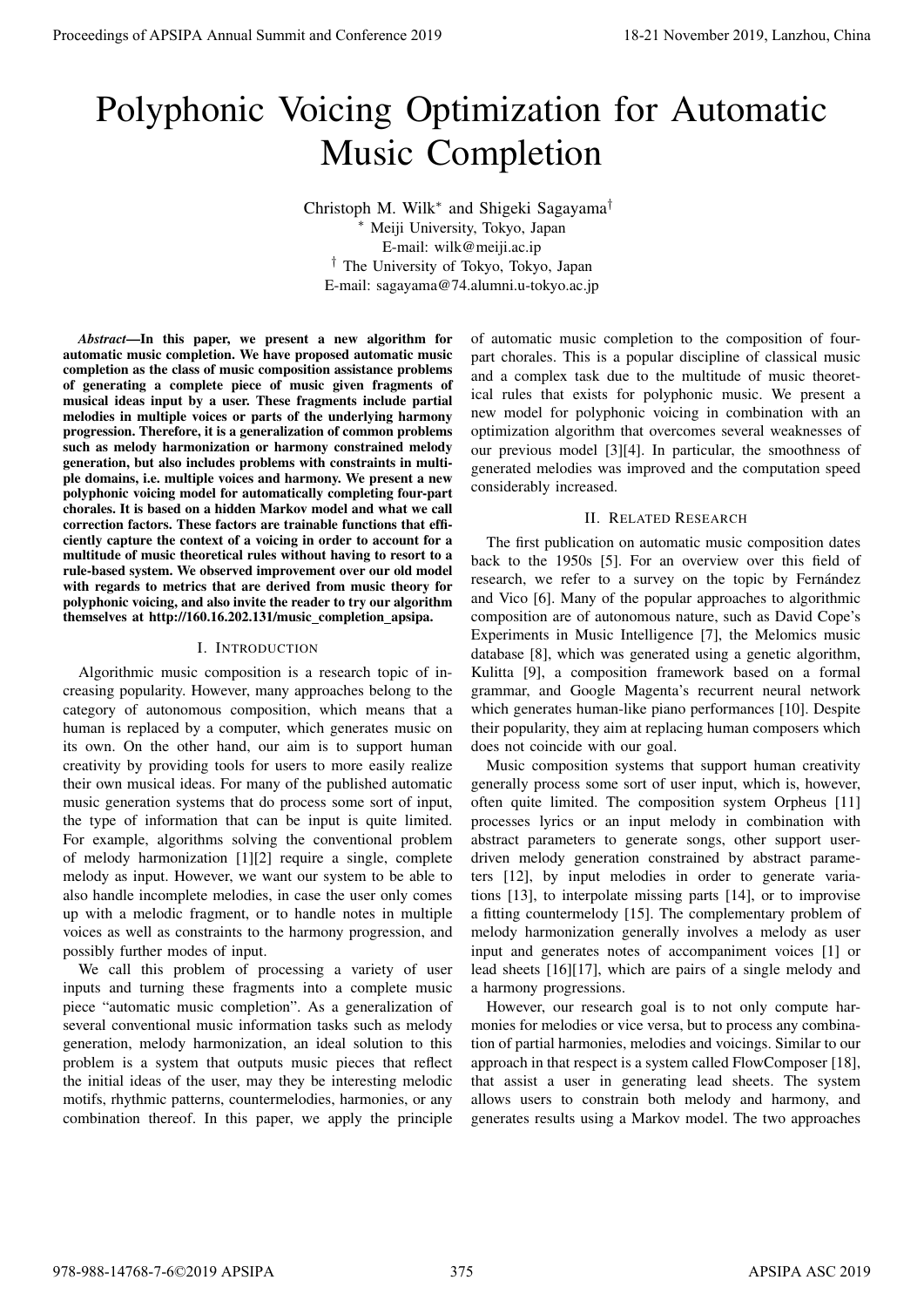

Fig. 1. Two exemplary voicing rules. Parallel fifths and octaves, i.e., the same motion of two voices into a perfect fifth or octave as shown red in (a) should be avoided (as in (b)). Large distances between voices as shown red in (c) should also be avoided (as in (d)).

closest to ours are the four-part chorale generation systems DeepBach [19] based on neural networks, and the similar Coconet [20] based on a convolutional neural network, which both have the same goal, which is to imitate the composer J. S. Bach. While not their focus, both systems can process relatively free input for four voices. However, in contrast to our system, they are based on random sampling, do not allow users to constrain harmony, and are limited to Bach-like music pieces.

#### III. AUTOMATIC MUSIC COMPLETION

## *A. Free User Input*

Our motivation is to provide automatic music composition assistance granting users a lot of freedom to input their own musical ideas. The following two factors can increase this freedom.

- 1) Allowing input of any size: No input at all, an almost complete melody with a short section missing, or multiple melody fragments.
- 2) Providing multiple modes of input, e.g., single voice melody, polyphonic voicing, harmony progression, rhythm, or tuning parameters that allow a user to intuitively influence the output.

In this paper, we present a system that provides assistance for composing four-part chorales. Instead of imitating a specific composer, such as J. S. Bach in related research [19][20], our aim is a model that does not extract composer-specific characteristics, but music theoretic principles that are valid for a wider range of music. By extension, this principle could be applied to different musical styles that follow Western music theory.

#### *B. Music Theoretical Rules and Commonness*

Musicians have derived a multitude of rules for composing polyphonic music [21], examples of which are given in Fig. 1. However, most of these rules are not absolute, and sometimes ignored by composers. The rules can also conflict with each other, e.g., avoiding parallel fifths and octaves (figure 1a) can result in large intervals between two voices (figure 1c). The problem becomes more complicated when voicing is constrained by user input, which might contain rule violations

or prohibit any form of completion without ignoring one or more rules. This is especially important for freedom of user input, which significantly increases when allowing users to break rules. Therefore, we hypothesize that polyphonic voicing can be treated as the optimization problem of violating as few and least important roles as possible. Furthermore, we want to learn the importance of these rules from data.

This requires that patterns that are common in music data conform to music theoretic rules and can thus be learned. However, in this context, it is important to distinguish between commonness and musical necessity. Not every musical pattern that is rare violates a rule of music theory, and if a certain pattern is very common despite its alternatives also adhering to music theory, the probabilistic bias towards this common pattern can actually important probabilistic tendencies to be outweighed. An example is the unison melody interval (repetition of the same note in a melody), which is very common in the training data. In certain melodic contexts, this bias can cause unwanted jumps in melodies, because a large number of unison intervals in combination with one unlikely jump can be overall still more likely than a sequence of smaller intervals without unison intervals encouraged by music theory. This bias towards unison intervals can be further increased by other factors such as preferring certain distance between notes of different voices as our previous model [3][4] did. Therefore, during the development of the presented model, we carefully considered, which information is irrelevant, which rules of music theory should be handled as constraints (section IV-C), and which should be optimized for (sections IV-D to IV-F). Proceedings of APSIPA Annual Summit at the Summit and Europea 2019<br>
Proceedings of APSIPA Annual Summit and Conference 2019 18-21 November 2019 18-21 November 2019 18-21 November 2019 18-21 November 2019 18-21 November 20

#### IV. POLYPHONIC VOICING MODEL

#### *A. General Approach*

To account for the mutual dependence of harmony and voicing, we jointly optimize harmony progression and fourpart voicing. To do so, we use a Hidden Markov Model (HMM) as the basis of our model. This is a common approach in the field [22][23] and assumes that listeners expect a certain sequential order of harmonies, which are regarded as hidden states of the observable notes. In our case, these notes are those of soprano, alto, tenor and bass, which in combination comprise a voicing  $v_i \equiv (n_S, n_A, n_T, n_B)$ . We approach automatic music completion as an optimization problem, and thus formulate the following optimization objective, where  $H^*$  denotes an optimal harmony sequence  $H \equiv (h_1, \ldots, h_N)$ and  $V^*$  denotes the corresponding optimal voicing sequence  $V \equiv (v_1, \ldots, v_N).$ 

$$
H^*, V^* = \underset{H,V}{\text{arg}\max} \prod_i \left( P(v_i, h_i \, | \, v_{i-1}, h_{i-1}, \dots, v_1, h_1) \right) \tag{1}
$$

As a basis, we adopt the following HMM approximation.

$$
P(v_i, h_i | v_{i-1}, h_{i-1}, \dots, v_1, h_1) \approx P(h_i | h_{i-1}) P(v_i | h_i)
$$
\n(2)

On top of this HMM basis, we implemented what we call correction factors, which are functions that capture the melodic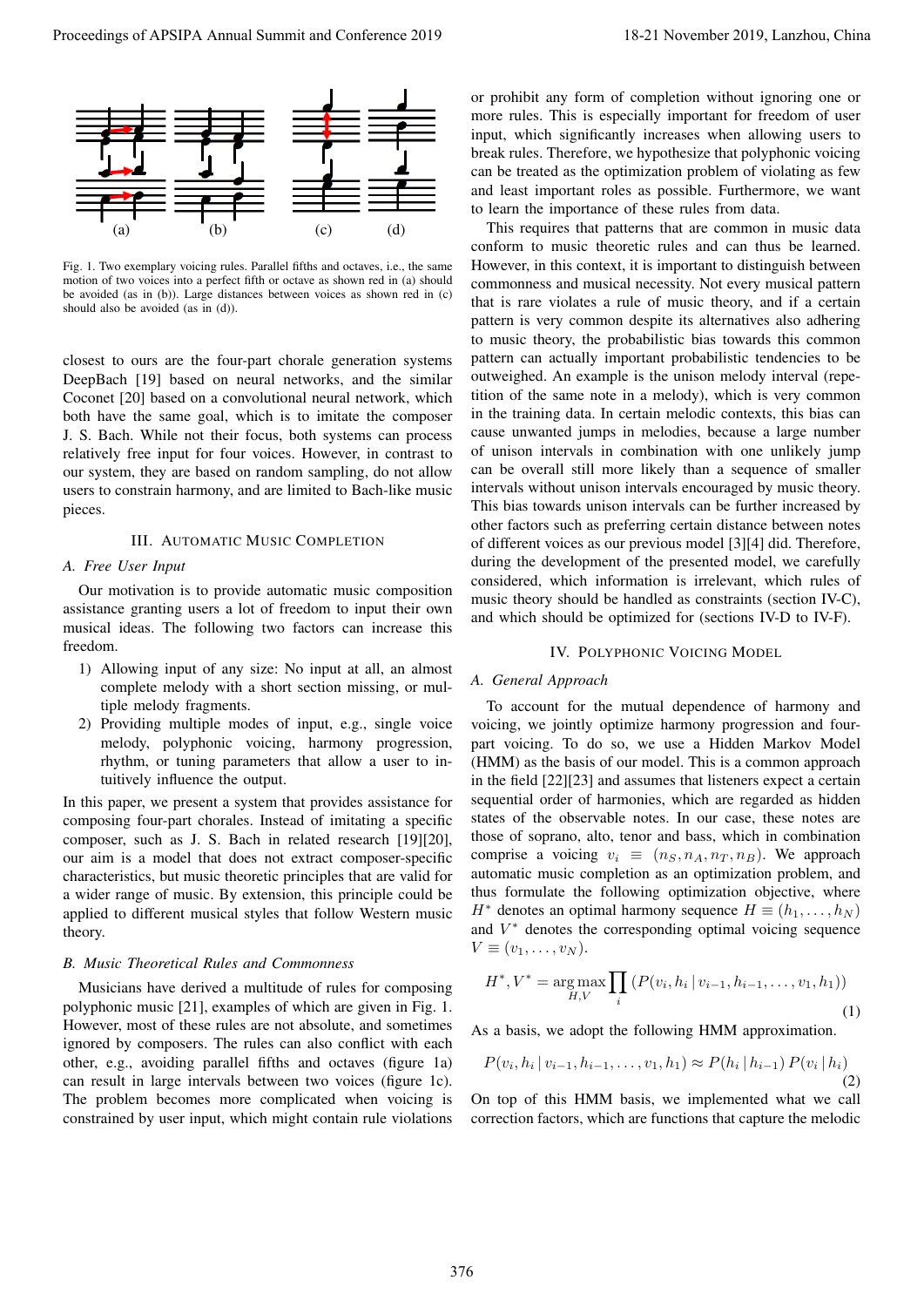context of voicings  $v_i$  based on music theoretical considerations. These correction factors are trainable from data and are described in sections IV-D to IV-F.

# *B. Harmony Progression*

In this paper, the focus lies on the model of polyphonic voicing and the underlying harmony progression is modeled with relatively simple bigrams. The harmony bigrams  $P(h_i | h_{i-1})$  capture functional harmony, i.e. the symbols  $h_i$ do not represent explicit chords such as a C major triad, but instead functional degrees in the context of a musical key. This information is more relevant for harmony progressions than explicit chords, for example, the first degree chord, e.g. a C major triad in the key of C major, is commonly followed by a fourth degree chord, e.g. a F major triad in the key of C major. However, in the key of G major, the progression from a C major triad to a F major triad would be very unlikely, because F major triads do not even naturally occur in the key of G major. Proceedings of APSIPA Annual Summit and Conference 2019<br>
content of the main target content in the conference 2019 in the conference 2019 in the conference 2019 in the conference 2019 in the conference 2019 in the confere

To increase the flexibility of our model, we include the possibility of key modulation, i.e. the musical keys that the harmonies  $h_i$  and  $h_{i-1}$  are in can be different. We can train the key modulation probability from data given key annotations and the occurrence of modulations. However, the data available to us that contains such information is a collection of harmony progressions of mainly orchestral pieces, which have significantly different harmonic rhythms than the chorales we aim to model. Therefore, we separate the training of harmonic rhythm and harmonic transition. The harmony bigrams are defined differently depending on whether the harmony changes or not.

$$
P(h_i | h_{i-1})
$$
  
= 
$$
\begin{cases} P_{\text{same}}(\text{beat of } h_i) & \text{if } h_i = h_{i-1} \\ (1 - P_{\text{same}}(\text{beat of } h_i)) P^*(h_i | h_{i-1}) & \text{else} \end{cases}
$$
(3)

where  $P_{\text{same}}$  denotes the probability that a harmony will continue at the given beat. This probability is assumed to be the same for every harmony and learned from a chorale data set [24]. We expect this probability to be lowest at the first and third beat of a bar, i.e. it is more likely that the harmony changes at the beginning or in the middle of a bar than that it changes at a weaker beat. The harmony transition probability  $P^*(h_i \mid h_{i-1})$  is learned from the orchestral data set [25] for all  $h_i \neq h_{i-1}$ .

# *C. Basic Voicing*

A chord voicing is a concrete realization of a harmony consisting of the four notes  $v_i \equiv (n_i^S, n_i^A, n_i^T, n_i^B)$  of soprano, alto, tenor and bass. The voicing probability  $P(v_i | h_i)$ represents a set of constraints rather than a probability, i.e. the  $P(v_i | h_i)$  is 1 if the constraints are met and 0 if not. Since this implies that  $\sum_{v_i} P(v_i | h_i) \neq 1$ , it is not an actual probability and we denote it as harmony constraint function  $F_H(v_i, h_i)$ in the following.

$$
P(v_i | h_i) \to F_H(v_i, h_i)
$$
\n<sup>(4)</sup>

We do not want to normalize  $F_H(v_i, h_i)$  in order to obtain a real probability, because this would introduce a bias towards harmonies with more constraints and therefore fewer viable voicings  $v_i$ . The constraints are:

- The notes of each voice have to be within the corresponding voice range. Each voice has a range of two octaves with the highest notes being  $C_6$  for soprano,  $F_5$  for alto,  $A_4$  for tenor and  $E_4$  for bass, which is typical for choir voices.
- The notes of two neighboring higher voices, i.e. soprano/alto and alto/tenor have to be within the distance of a tenth interval from each other. The bass is allowed to move more freely within the distance of two octaves from the tenor.
- Two nonharmonic tones are allowed per voicing. The algorithm considers passing tones, neighboring tones, escape tones and suspension notes when exploring the search space.
- One chord note can be doubled with the exception of seventh notes. More sophisticated constraints would require information about chord inversion, which is not captured by the current model.

These constraints are relatively weak, leaving a lot of room for user input. In fact, except for the voice ranges, our system can still handle user input that violates these constraints. The listed rules were chosen as binary constraints, because learning them from data often causes unwanted biases and violating them usually does not allow to find better solutions while needlessly increasing the search space. Whether a certain voicing is preferred over another largely depends on how the voices move from the previous voicings. We account for this dependency with the correction factors discussed in the following sections, which increase the probability if a voicing is favorable in a certain context, and decrease the probability if not.

# *D. Melody Intervals*

The first type of melodic context information we consider is how each individual voice moves from one voicing to the next. This information is important, because music theory encourages the use of certain intervals (distance between two notes) for melodies, especially small step movements for smooth melodies. Denoting  $x \in \{S, A, T, B\}$ , we define the melody interval correction factor  $F_I$  as follows.

$$
F_I(n_i^x, n_{i-1}^x) = \frac{P(n_i^x \mid n_{i-1}^x)}{P(n_i^x)}
$$
(5)

If we would not normalize  $F_I$  using  $P(n_i^x)$ , this would introduce a bias towards notes in the middle of a voice range, because very high and low notes are rarer in the data. However, for higher flexibility with regards to user input, we do not want higher or lower notes to be less likely, e.g. if a user intentionally inputs a very high melody fragment, we do not want the algorithm to forcibly move the melody back to the middle of the voice range.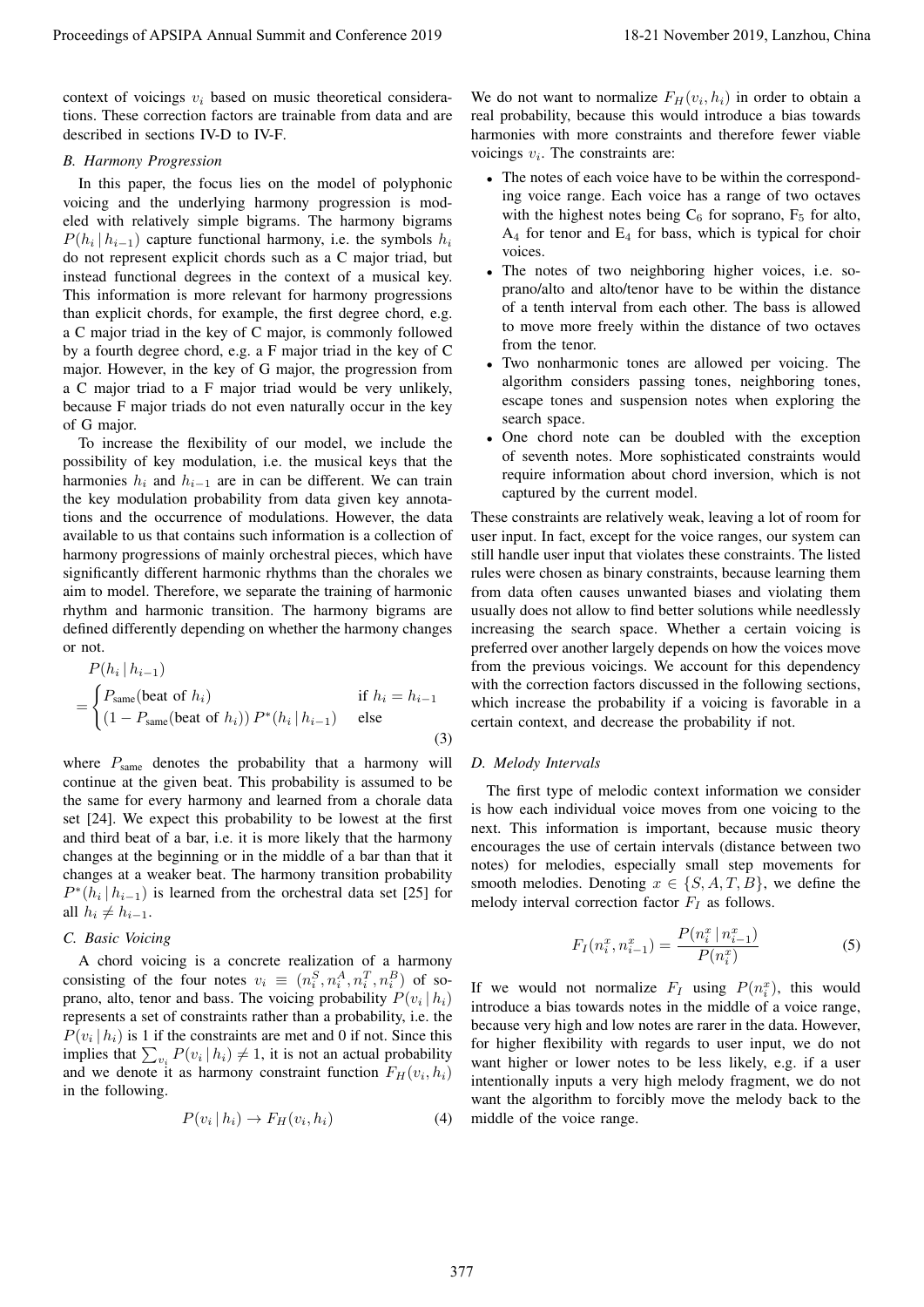## *E. Relative Motion*

The second type of melodic context information is the relative motion between two voices. This information is important, because music theory forbids the use of parallel fifths and octaves, which describes the state of two voices that are a perfect fifth or octave apart moving by the exact same amount, e.g. the notes (C#, G#) moving to (D, A). Furthermore, voices that are a seventh or ninth apart, should not move by the same interval. For the discussion of relative motion, we introduce the following notation for intervals  $I_{i-1\to i}^{x\to y}$ .

$$
I_{i-1 \to i}^{x \to y} \equiv n_i^y - n_{i-1}^x \quad I_{i-1 \to i}^{x \to y} \equiv I_{i-1 \to i}^{x \to y}
$$
 (6)

If denoting an interval between two notes of the same voice  $x$ or two notes at the same position  $i$ , the corresponding arrow is omitted. To capture sufficient information for identifying parallel fifths and octaves as well as consecutive sevenths and ninths, we define the relative motion correction factor  $F_R$  as follows.

$$
F_R(n_i^x, n_i^y, n_{i-1}^x, n_{i-1}^y) = \frac{P(I_{i-1 \to i}^x, I_{i-1 \to i}^y | I_{i-1}^{x \to y})}{P(I_{i-1 \to i}^x, I_{i-1 \to i}^y)} \tag{7}
$$

Not normalizing  $F_R$  would result in a bias towards small intervals  $I_{i-1\to i}^x$  and  $I_{i-1\to i}^y$ , because they are very frequent in the data. While we do want to encourage the use of such intervals, this is already accounted for by the melodic interval factor  $F_I$  (5), and therefore the bias would be too strong.

## *F. Melodic Motion*

The third type of melodic context information is the overall melodic motion of a melody. This information is important, because the consecutive use of large melody intervals, especially in the same direction, should be avoided according to music theory. Important in this context is the concept of steps and skips. The former are the smaller and most common melodic intervals (minor and major second) and the latter are all larger intervals. Based on this, we introduce the following notation for melodic motions  $M_{i-1\to i}^x$ .

$$
M_{i-1\to i}^x = \begin{cases} \text{skip Up} & \text{if } I_{i-1\to i}^x > 2 \\ \text{Step Up} & \text{if } 0 > I_{i-1\to i}^x \ge 2 \\ \text{Hold} & \text{if } I_{i-1\to i}^x = 0 \\ \text{Step Down} & \text{if } -2 \le I_{i-1\to i}^x < 0 \\ \text{skip Down} & \text{if } -2 > I_{i-1\to i}^x \end{cases}
$$
(8)

To capture consecutive use of intervals, we have to at least consider two previous notes in a melody, leading to the following definition of the melodic motion correction factor  $F_M$ .

$$
F_M(n_i^x, n_{i-1}^x, n_{i-2}^x)
$$
  
= 
$$
\frac{P(M_{i-1\to i}^x | M_{i-2\to i-1}^x)}{P(M_{i-1\to i}^x)}
$$
 (9)

The normalization removes the additional bias towards small intervals, which is already covered by the melodic interval factor  $F_I$  (5). Since the definition of  $M_{i-1\to i}^x$  entails a significant dimensionality reduction, we can easily capture larger melodic

contexts without encountering problems with data sparsity. In our experiments, the melodic motion correction factor  $F_M$ considers up to four previous melody notes. An additional benefit resulting from this is that consideration of a larger melodic context reduces the probability of consecutive unisons  $(n_i^x = n_{i-1}^x)$ , i.e. a voice not moving at all. Due to the melodic interval correction factor  $F_I$  (5), the probability of unisons is quite high, which is good for efficient voicing, but results in boring results with little motion. Learning larger melodic contexts from data improves the balance between unisons and other melody intervals.

#### *G. Complete Optimization Objective*

As described in the previous sections, our approach to voicing optimization consists of first identifying all viable voicings  $v_i$  for a harmony  $h_i$  using relatively weak constraints, and then weighting these weighting by considering their melodic context. This results in the following voicing optimization objective, which replaces  $P(v_i | h_i)$  in the overall HMM optimization objective (2).

$$
P(v_i | h_i) \rightarrow \left(F_H(v_i, h_i) \prod_{x, y \in v | x > y} F_R(n_i^x, n_i^y, n_{i-1}^x, n_{i-1}^y) \prod_{x \in v} F_I(n_i^x, n_{i-1}^x) F_M(n_i^x, n_{i-1}^x, n_{i-2}^x) \right)^{1/w}
$$
\n(10)

where  $x, y \in v \mid x > y$  denotes all unique pairs of two voices in a voicing  $v_i$ . The weight w serves the purpose of balancing  $P(h_i \mid h_{i-1})$  and  $P(v_i \mid h_i)$  in the HMM (2). Since each of the 14 correction terms is derived from a probability, we chose  $w = 14$  to balance their influence with the single harmonic probability function. The above voicing optimization objective, although derived from probabilities, is obviously no longer a probability itself, because all correction factors can be larger than 1. However, since it is not possible for loops to exists in the search space (melodies can only move forward), search algorithms are still guaranteed to terminate. Proceedings of APSIPA Annual Summit and Conference 2019<br>
C. Also, Conference 2019, Lanzhou, Conference 2019, Lanzhou, Conference 2019, Lanzhou, Conference 2019, Lanzhou, Conference 2019, Lanzhou, Conference 2019, Lanzhou

#### V. OPTIMIZATION ALGORITHM

#### *A. Nested Beam Search*

The number of possible harmony and note combinations is very large. We denote the range of a voice (number of notes a particular voice can sing) as  $r$  and the number of harmony candidates as  $c$  and the number of time steps as  $n$ . In our model,  $r = 25$  due to voice ranges of two octaves and  $c \approx 1000$ , given the available harmony corpus and considering all possible modulations. In many of our experiments we interpolated pieces of four bars length in eighth tone resolution, resulting in  $n = 32$ .

We have previously used Dijkstra's algorithm to explore the search space [3], which can have a computational cost of up to  $\mathcal{O}((cr^4)^n)$ . We have improved the computation speed by implementing a beam search algorithm [4], which reduces the complexity to  $\mathcal{O}(c r^4 n w)$  for beam width w. However, this approach has the drawback that sometimes certain harmonies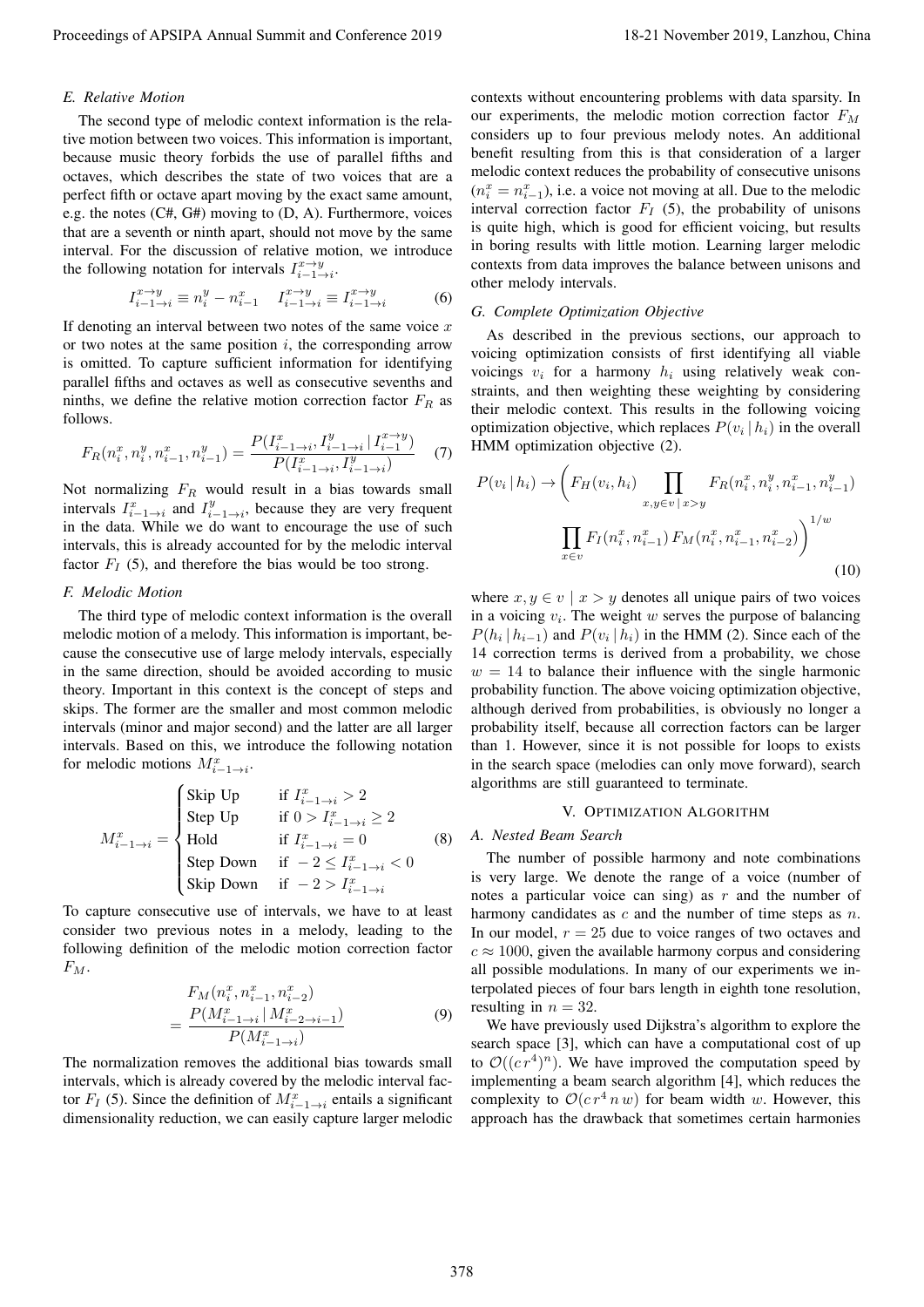







Fig. 2. Four examples of interpolation solutions to constraints (shown in black) that were generated randomly as described in section VI-A. The interpolated harmony progression as well as the generated notes are shown in blue. Since there are no harmonic constraints, the algorithm does not guarantee a harmonic resolution at the end of the interpolated section (as in the third and fourth example).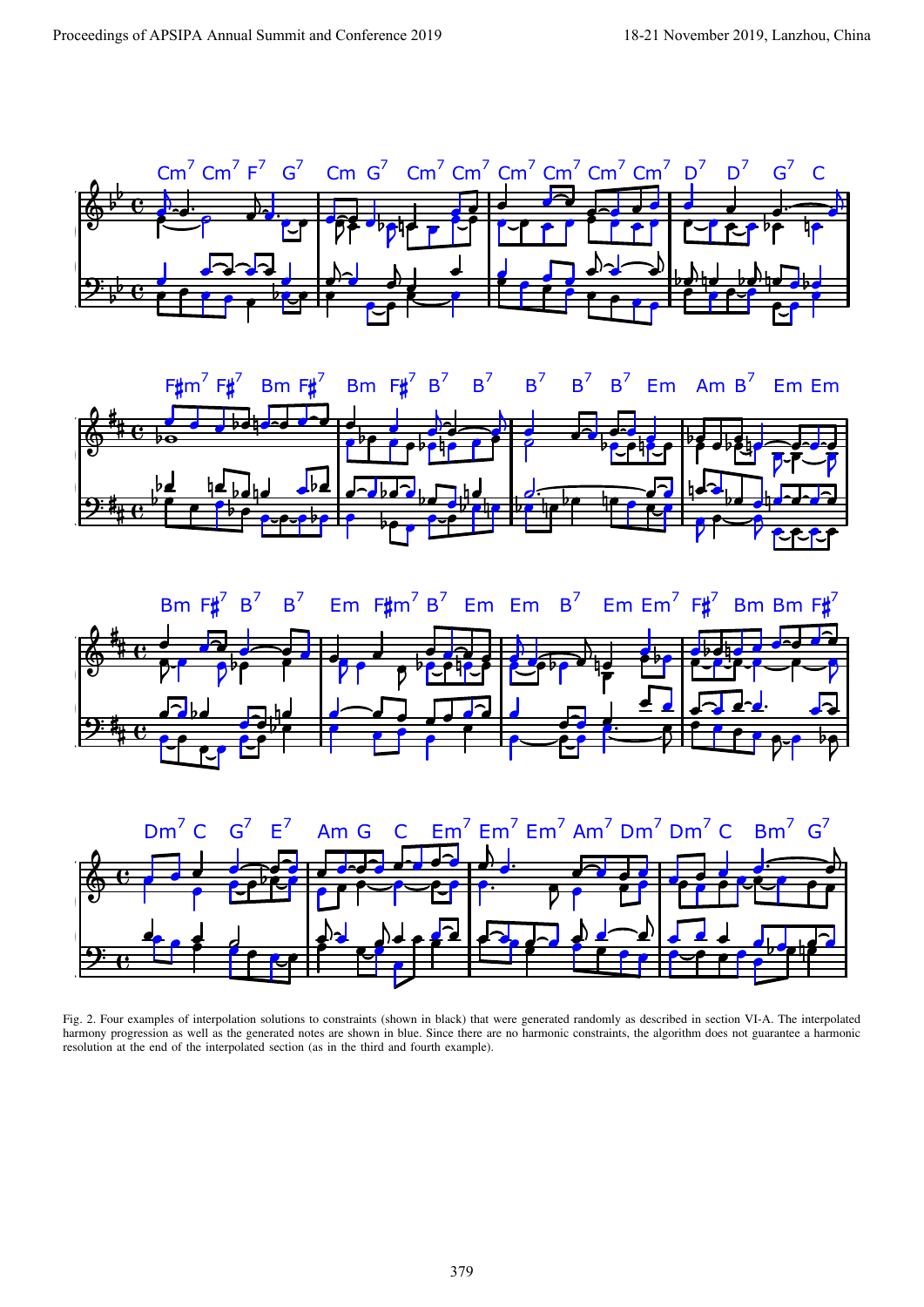

Fig. 3. Ratio of similar (same direction) and contrary motion between voices in Bach's chorales and experimental results. Music theory encourages the use of contrary motion.

become too dominant. For example, in a section without many constraints almost all voicings remaining in the beam can belong to a single harmony. And since the probability for the same harmony to continue is relatively high this dominance becomes increasingly stronger with fewer constraints. If, in this situation, the algorithm encounters a time step with strict user constraints that do not fit well with the dominant harmony, often no smooth harmony transition or voice leading can be found. Therefore, we have implemented a nested beam search algorithm, with a beam width for harmony  $w<sub>h</sub>$  and for voicing  $w_v$ . This algorithm will explore up to  $w_h$  harmonies at each time step and up to  $w<sub>v</sub>$  voicing possibilities for each harmony. In our experiments, we used  $w_h = 25$  and  $w_v = 40$ .

# *B. Candidate Filtering*

For beam search to be effective, the number of dead ends, i.e. harmonies or voicings that have no possible continuation given the constraints of the next time step, should be minimized. Therefore, we apply a filtering algorithm that searches for dead ends and removes them from the search space before starting the beam search. It does this by starting at the last time step  $N$  of the piece and removing all harmony candidates that conflict with the input notes at this position. It then continues to the previous time step  $N - 1$  and removes all harmonies that cannot lead to any harmony remaining for time step N. From the remaining harmonies it again removes all those that conflict with input notes at the corresponding position, and then iteratively continues this procedure until the beginning of the piece is reached.

# VI. EVALUATION

## *A. Music Theoretical Metrics*

Our goal was to train a model that could generate fourpart chorales which adhere to music theory for polyphonic voicing. To evaluate its performance objectively, we then our data set of 271 Bach chorales obtained from the Classical Archives [24] into 90% training data and 10% test data. From

the test data we randomly extracted 100 sections of 4 bars length and the randomly removed 50% of the notes in these sections. The remaining notes were used as input constraints for the automatic music completion algorithm. The voicing resolution of both input and output was eighth note resolution and harmonies were interpolated in quarter note resolution.

*1) Comparison with Coconet:* At the time of writing, the authors were not aware of any other publications with evaluation according to the metrics we propose. A major reason for this is that most approaches to automatic music generation are more concerned with imitating certain styles of music than with music theory itself. To provide a certain degree of comparison, we analyzed 100 randomly chosen Bach-like chorales from the Bach Doodle data set [26], which were generated using Coconet [20]. However, this is not a direct comparison. First of all, the input is quite different. In contrast to our random input constraints, the Bach Doodle data set contains pieces generated from single complete melodies that were input by actual users, and Coconet always generated the same three accompaniment voices. In particular, users might have inserted unmelodic intervals in their input melodies, which would cause worse results for Coconet. Furthermore, the goal of Coconet is to mimic Bach rather than to adhere to music theory. As can be seen in figures 3 through 5, our algorithm significantly outperforms Coconet with respect to several music theoretical metrics. Proceedings of APSIPA Annual Summit is the form of  $\mu$  and  $\mu$  and  $\mu$  and  $\mu$  and  $\mu$  and  $\mu$  and  $\mu$  and  $\mu$  and  $\mu$  and  $\mu$  and  $\mu$  and  $\mu$  and  $\mu$  and  $\mu$  and  $\mu$  and  $\mu$  and  $\mu$  and  $\mu$  and  $\mu$  and

*2) Evaluation Criteria:* As evaluation criteria, we implemented several metrics that count how well the rules of music theory of polyphonic voicing were adhered to. Since none of these rules are completely absolute, we also analysed the original 100 sections of Bach's chorales, which were turned into constraints as described above. The goal is to obtain statistics as close as possible to those extracted from Bach's chorales or even more strongly adhere to music theory. Note that since we do not use random sampling, which would naturally result in the same statistics, the achievement of our goal would not be caused by mathematical necessity, but instead confirm our hypothesis that polyphonic voicing can be treated as an optimization problem. In the following, we discuss several aspects of music theory.

*3) Relative Motion Direction:* There are three types of relative motions between two voices: Moving into the same direction (similar motion), moving into opposite directions (contrary motion) and only one voice moving while the other one does not (oblique motion). According to music theory, contrary motion is desirable and should occur often.

As can be seen in Fig. 3, our algorithm comes quite close to the statistics extracted from Bach's chorales, especially thanks to the relative motion correction factor  $F_R$  (7). There is overall a bit more oblique motion in the automatically generated results, indicating that the voices move a bit less than in Bach's chorales.

*4) Parallel Motion and Consecutive Intervals:* Parallel octaves and fifths, i.e. two voices moving from one of said intervals into the same, and hidden parallel octaves and fifths, i.e. two voices moving in the same direction and ending up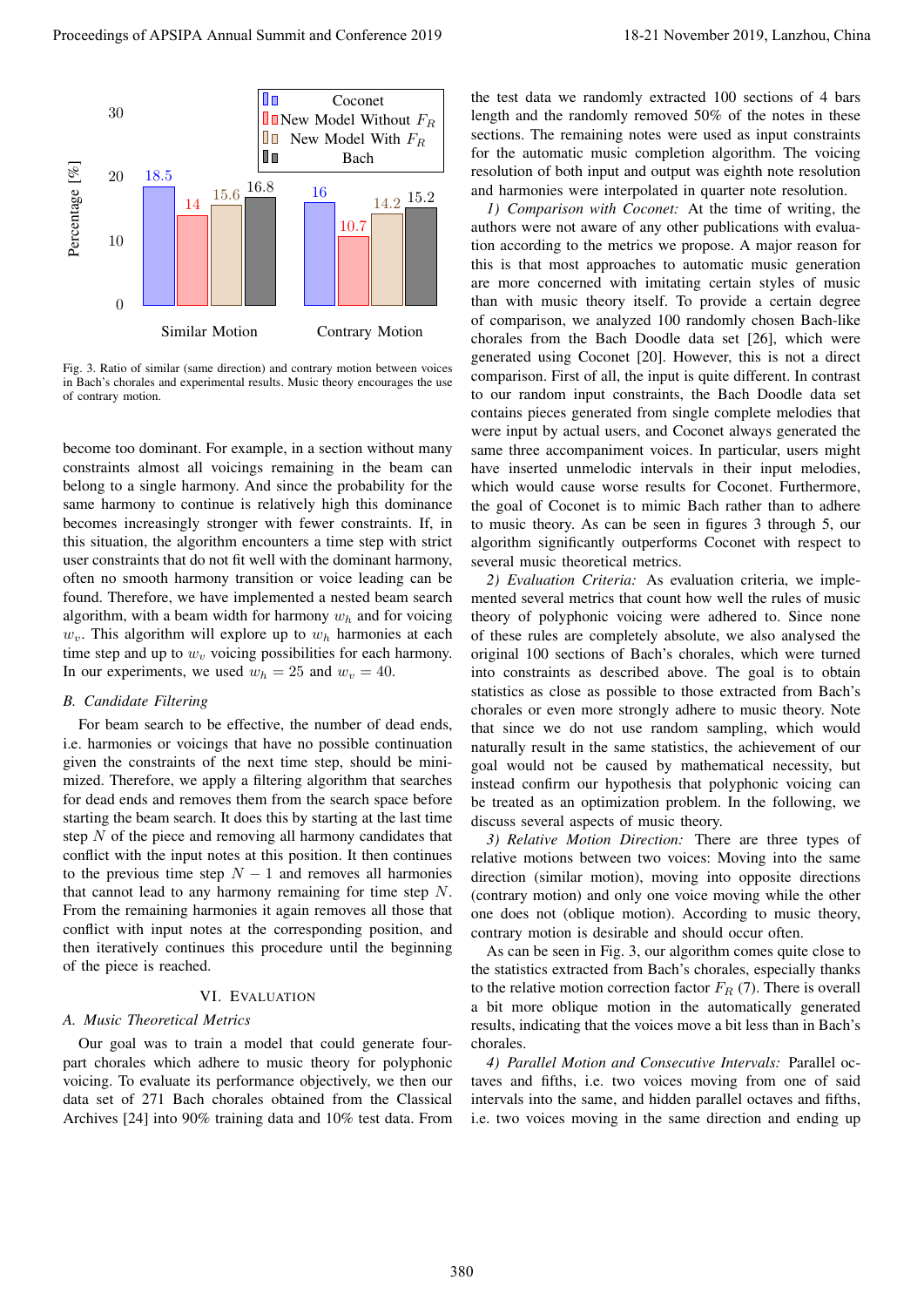

Fig. 4. Occurrence of relative motion that should be avoided. It is successfully suppressed by the learned relative motion correction factor  $F_R$ .



Fig. 5. Occurrence of melody interval types. Music theory encourages the use of small step intervals for smooth voice leading. Large or dissonant intervals are classified as unmelodic (see section VI-A). Our new model generates significantly more steps instead of skips compared to the old model, which leads to smoother voice leading. The results of Coconet might be affected by the fact that users could have input leaps or other unmelodic intervals.

in one of said intervals, are to be avoided in polyphonic voicing, although the rule for hidden parallels is less strict. Also consecutive seventh and ninth intervals between two voices should be strictly avoided.

A weakness of our previous model [3][4] was that the avoidance of parallel motion could not be trained from data, but had to be suppressed by decreasing voicings including such motion with factors requiring manual tuning. In our new model the suppression of parallel motion can be successfully learned from data as can be seen in Fig. 4.

*5) Smooth Voice Leading:* In order to obtain smooth melodies, music theory recommends the use of small melody intervals. Furthermore, the following intervals are considered melodic and others should be avoided: Minor and major second, minor and major third, perfect fourth, perfect fifth, ascending minor sixth and perfect octave. For the evaluation result, unison intervals were ignored, since they can also occur in rhythmic function unrelated to voicing.

Smooth voice leading was a major weakness of our previous model [3][4], where generated results contained around 10% more skip intervals than Bach's chorales. Our new model significantly improves on this point, generating only slightly less step intervals than found in Bach's chorales.

#### *B. Subjective Evaluation*

Evaluation of music is inherently difficult due to differences in taste. Therefore, we first and foremost invite the reader to try our system themselves at http://160.16.202.131/music completion apsipa. In Fig. 2 we provide some exemplary results generated from randomized constraints for music theoretic evaluation as described in the previous section.

The authors impression of the results generated by the presented algorithm is that they are generally pleasing to the ear. Nonharmonic tones are rarely out of place and harmony transitions are generally smooth. When voicing rules are violated it is often not very noticeable or forced by input constraints. The major weakness of the generated results is their lack of structure. The melodies can feel to be moving aimlessly albeit smoothly, and the harmony progressions often lack metrically emphasized resolutions. Therefore, the system still relies on the user to input constraints in order to establish a fundamental structure for harmony and melody. Explicit models for these aspects could further increase the number of tasks that our system can perform without user input.

#### VII. CONCLUSION

We presented an algorithm for automatic music completion, which allows a user to freely insert harmonic and melodic